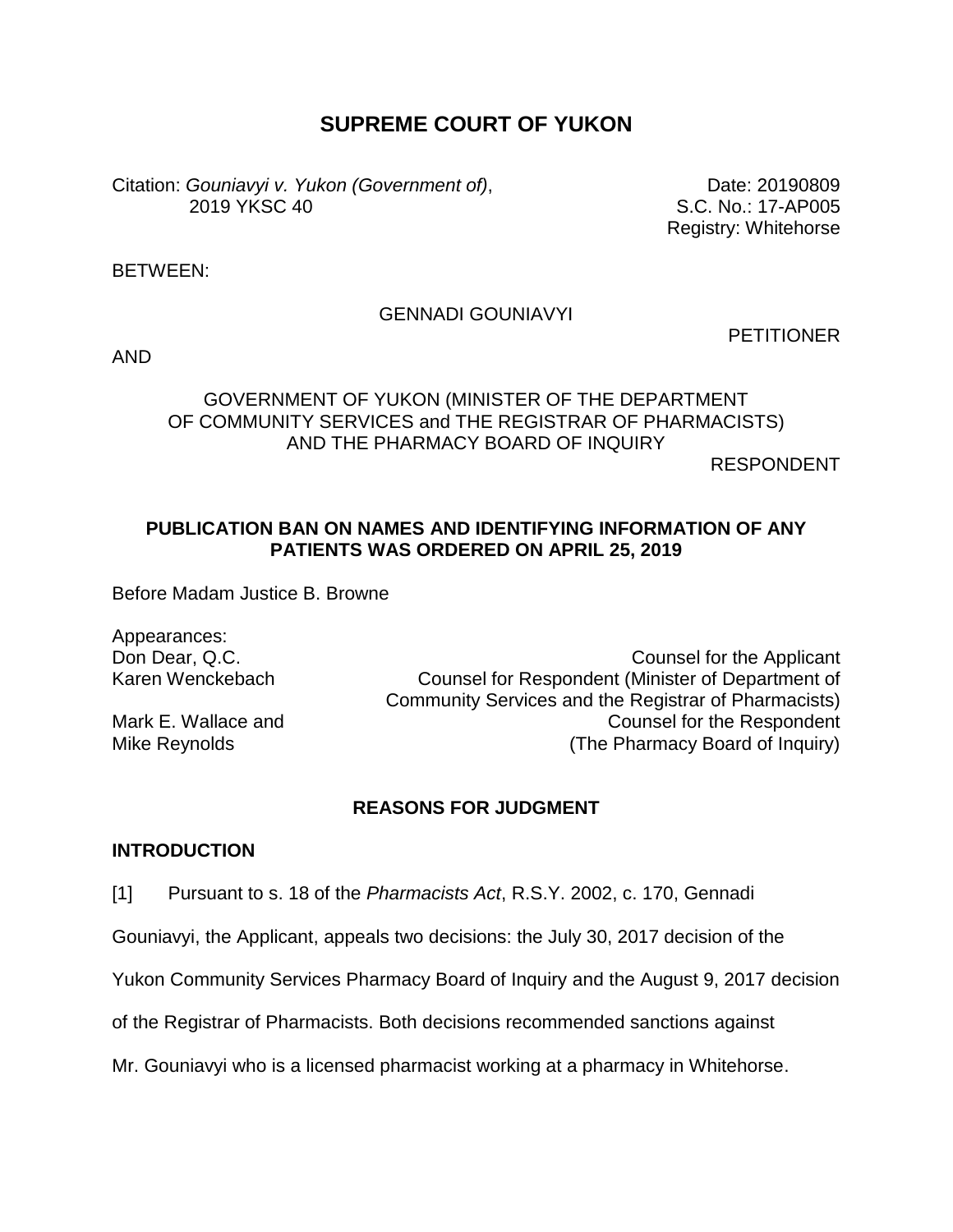[2] I would remind anyone reading this decision that there is a publication ban on the names of or any evidence that might identify the patients mentioned here. This case is not about patients but rather about the conduct of the pharmacist.

[3] The Government of Yukon had representation at the hearing, but only as they indicated in their Outline to invite the Court to quash the Registrar's requirement in the letter of August 9, 2017, requiring Mr. Gouniavyi to provide the Registrar with a written statement outlining the policies he will follow to prevent future medication errors, including how he will use Pharmacist Intervention Report ("PIR").

#### **CHRONOLOGY**

[4] I have set out the chronology in some detail as dates are important when considering the issue of procedural fairness.

[5] May 5, 2016 - A former colleague of Mr. Gouniavyi filed a complaint with the Registrar Professional Licensing & Regulatory Affairs. The initial complaint was general in nature, related to medication errors, breach of patient confidentiality, violation of protocols in dispensing narcotics, and efforts to conceal or destroy relevant information. Prior to filing the complaint, the complainant had been put on an administrative suspension from his employment with regard to allegations of his misconduct in the workplace.

[6] May 5 - 12, 2016 - The complaint provided a list of names of people who could corroborate the allegations and a list of 63 alleged incidents. No dates or names of patients were included with the 63 alleged incidents.

[7] There was a three-month delay after this information was received.

[8] August 18, 2016 – Members of the Board were appointed: Donna Snow and Prev Naidoo, both pharmacists, who had no previous experience on a board of inquiry.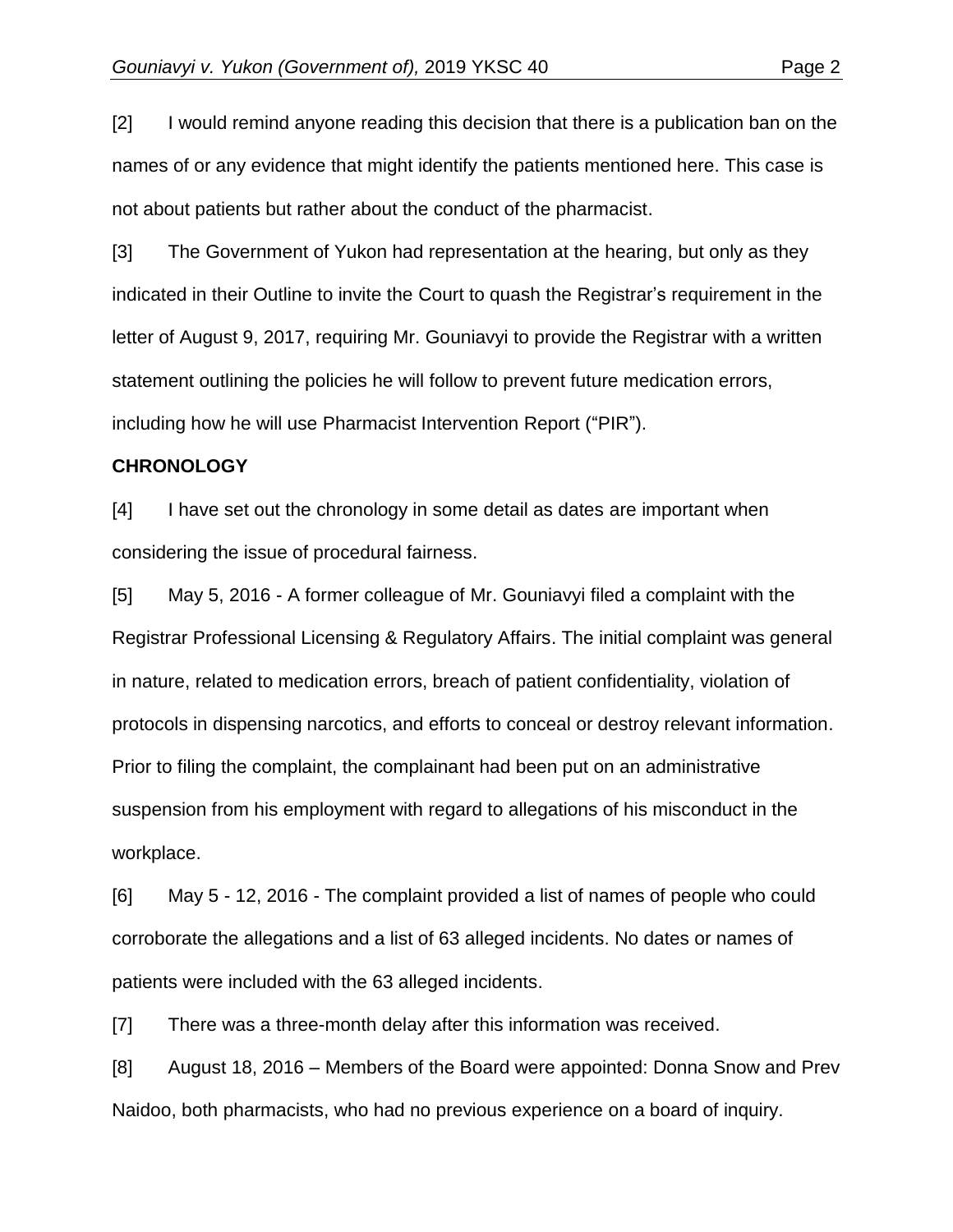[9] August 24, 2016 - The Registrar forwarded a package to the Board containing the complaint and some information about the inquiry.

[10] There was a six-month delay.

[11] February 3, 2017- Counsel for the Board, Mark Wallace, wrote to Mr. Gouniavyi and Walmart, Mr. Gouniavyi's employer, setting out the following:

- Notification that a complaint had been filed;
- Notification that the Board was appointed to investigate;
- A summary of the complaint containing statements pertaining to dispensing practices, patient confidentiality, narcotic protocols, pharmacy protocols, record keeping and hiring practices; and
- A list of possible recommendations that the Board could make.

The letter did not provide:

- The name of the complainant;
- The identity of the Board members;
- The date of the complaint; and
- The 63 alleged incidents set out in the complaint.

Mr. Wallace's letter acknowledged that the Board was seeking further information from the complainant, including patient names and dates (to be provided by February 10, 2017). The letter further summarized the complaint and requested detailed narcotic information from January 1, 2016 to February 3, 2017. This information was to be supplied by Mr. Gouniavyi by February 10.

[12] February 7, 2017 - The complainant was represented by counsel on his wrongful dismissal lawsuit (from Walmart). After receiving a request for information from the Board, the complainant's counsel forwarded further particulars regarding the 63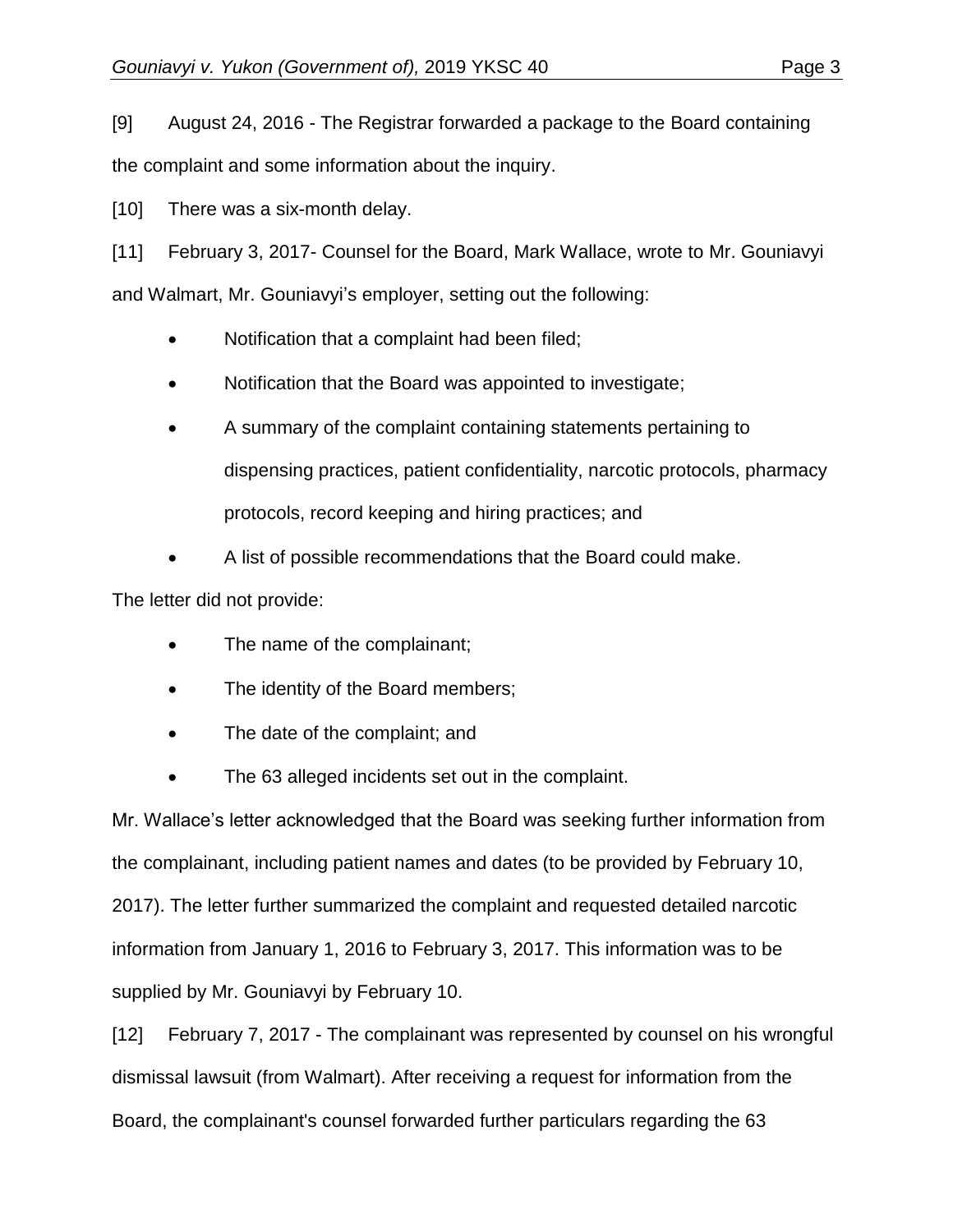allegations (3 dates and some patient names and details of 12 allegations without dates or specific drugs).

[13] February 17, 2017 - Mr. Gouniavyi provided the Board with an 11-page narcotic inventory and 48-page inventory report from November 2016 – February 17 2017.

[14] February 22, 2017 - Counsel for the Board requested a response from Mr. Gouniavyi to the 63 incidents and 12 specific examples as well as line-by-line details of all adjustments in the 59-page inventory noted above with copies of any documents entered in patients' charts relating to narcotic dispensing, within 7 days.

[15] February 27, 2017 - Counsel for Mr. Gouniavyi asked for an extension of deadline to March 24; the extension was granted only until March 20.

[16] March 14, 2017 - Mr. Gouniavyi provided a response to the Board related to the narcotic issue, and provided an explanation of the pharmacy's narcotic inventory reconciliation process.

[17] March 20, 2017 - Mr. Gouniavyi responded to the 63 alleged incidents and 12 specific examples. He noted that the complainant was a former pharmacist whose employment had been terminated, questioned the complainant's motivation, and attempted to address the allegations. Because there were few dates or specifics, he often guessed or attempted to speculate about what the general allegation was, stating things like:

> I have a vague recollection of one incident whereby [J] identified an error in one of his blister pack pickups whereby one pill was placed in the wrong time slot... I do not recall any of these patients.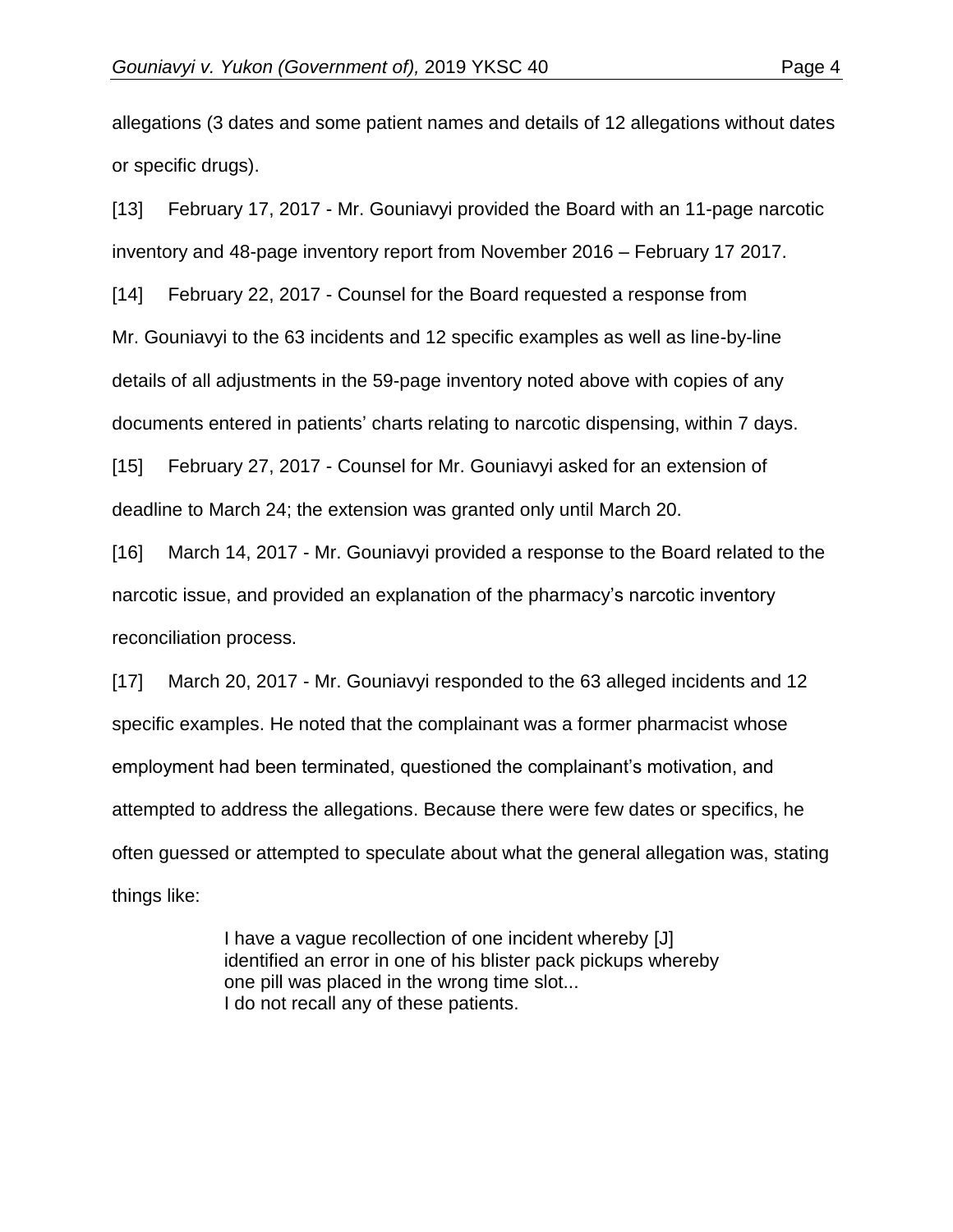He also addressed mistakes and errors that he did remember or could find information about in the pharmacy records. It was these "admitted mistakes" that the Board relied on in making its findings.

[18] April 15, 2017 – The Board reached a finding of professional misconduct against

Mr. Gouniavyi, but did not communicate that decision to him. The Board did not contact

any other pharmacists, technicians, doctors, or patients.

[19] Yukon Community Services Pharmacy Board of Inquiry decision is dated July 30,

2017, and the decision of the Registrar of Pharmacists is dated August 9, 2017.

[20] Only the decision of the Registrar was forwarded to Mr. Gouniavyi.

## **LEGISLATION**

*The Pharmacists Act*

**14 In the case of an offence** under this Act a **complaint shall be made** or the information laid within one year from the time when the matter of the complaint or information arose

…

Board of Inquiry

17(1) The Commissioner in Executive Council may appoint two or more persons to act as a board of inquiry for the purpose of investigating any complaint made against a person practising as a pharmacist with respect to an alleged contravention of this Act or any complaint of malpractice or infamous, disgraceful, or improper conduct on the part of a person practising as a pharmacist.

(2) Without restricting the generality of the expression "improper conduct", a pharmacist is guilty of improper conduct who

(a) is convicted of an offence against an Act of Parliament relating to the sale of narcotics; or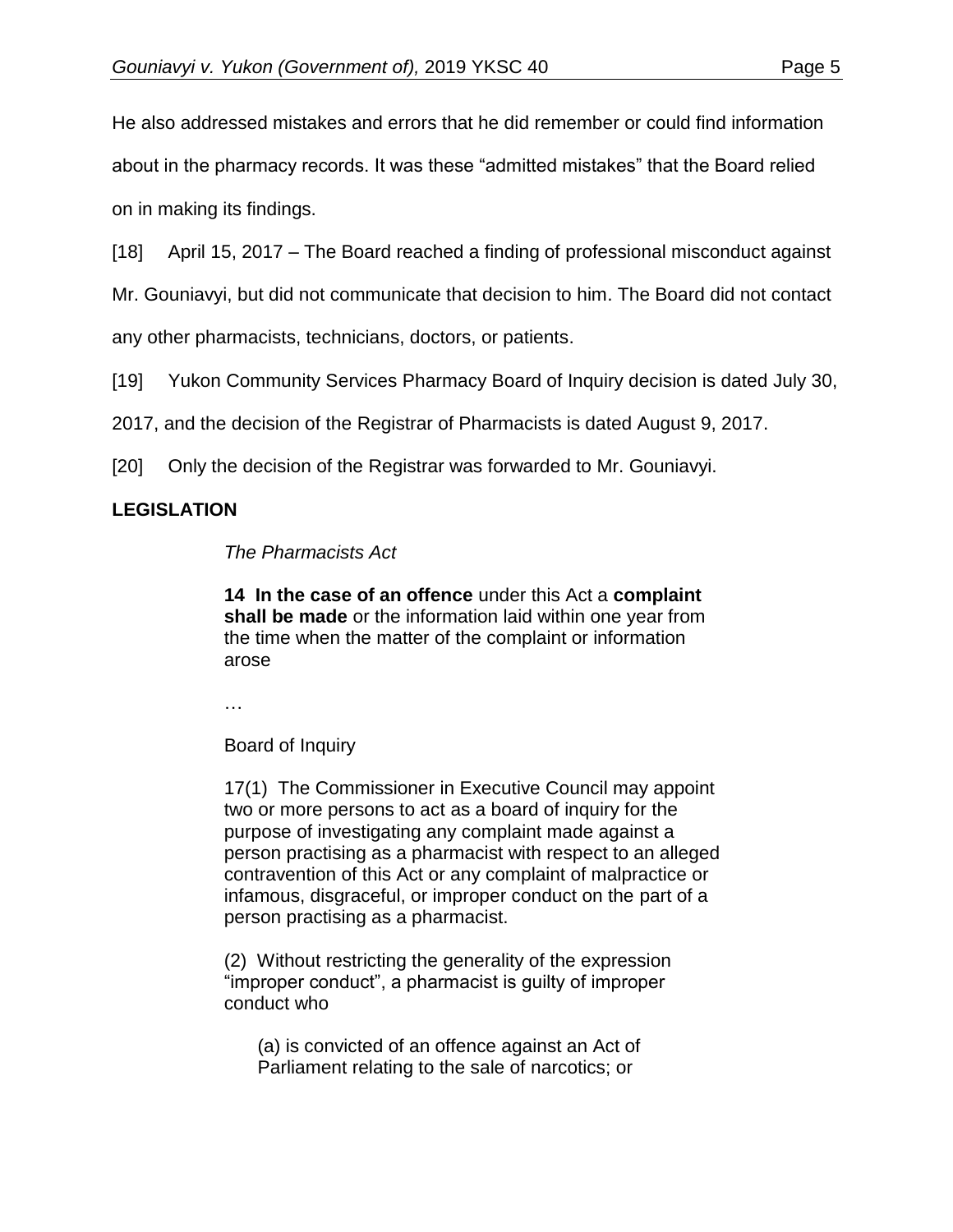(b) is shown to be addicted to the excessive use of intoxicating liquors or narcotics.

(3) A board of inquiry appointed pursuant to subsection (1) may make rules and regulations under which the inquiry is to be held and has power

(a) to summon and bring before it any person whose attendance it considers necessary to enable the board properly to inquire into the matter complained of;

(b) to swear and examine all such persons under oath;

(c) to compel the production of documents; and

(d) to do all things necessary to provide a full and proper inquiry.

(4) A board of inquiry may direct that the person who made the complaint it is appointed to investigate shall deposit with the board, as security for the costs of the inquiry and to the person complained against, a sum not exceeding \$500.

(5) If the board of inquiry finds that a complaint is frivolous or vexatious, it may cause to be paid to the Minister out of the deposit for security mentioned in subsection (4) any portion of the costs of the inquiry, or to the person complained against any portion of their costs, it considers advisable, and if the board does not so find or if there is any balance of the deposit remaining, the deposit or balance thereof shall be returned to the person who deposited it.

(6) A majority of the members of a board of inquiry is a quorum.

(7) A board of inquiry shall after investigation of a complaint pursuant to this section make a finding, and shall immediately report its finding to the Minister, and if it finds that the person complained against is guilty of a contravention of this Act or of malpractice or of infamous, disgraceful, or improper conduct may, in its report to the Minister, recommend that the person be

(a) reprimanded;

(b) fined in an amount named by the board, not to exceed \$500;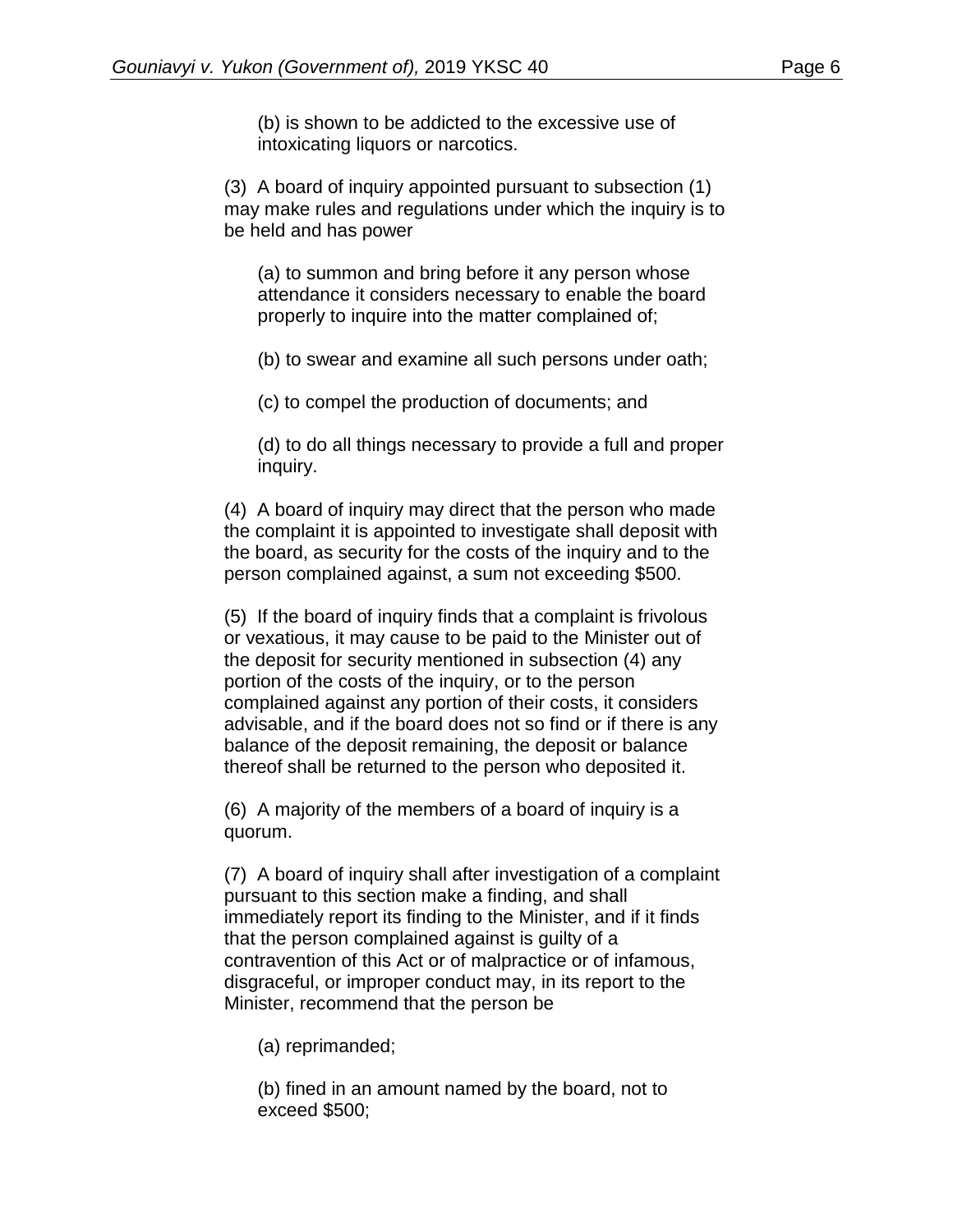(c) struck off the register and their licence cancelled; or

(d) struck off the register and their licence suspended for a definite period named by the board.

(8) The board of inquiry shall, at the time it sends its report to the Minister pursuant to subsection (7), notify the person complained against of its finding and of the recommendations for punishment, if any, made by it in the report.

(9) Every person who

(a) fails, without valid excuse, to attend an inquiry under this section;

(b) fails to produce any document, book, or paper in their possession or under their control, as required under this section; or

(c) at an inquiry under this section

(i) refuses to be sworn or to affirm, or to declare, as the case may be, or

(ii) refuses to answer any proper question put to them by the board of inquiry,

commits an offence.

### Appeal

18(1) A person against whom a finding has been made by a board of inquiry may, within 30 days after the finding has been made, appeal from the finding to a judge.

(2) The judge before whom an appeal is made under subsection (1) may hear the appeal at the time and in the manner the judge considers just and may, by order, quash, alter, or confirm the finding of the board of inquiry (my emphasis)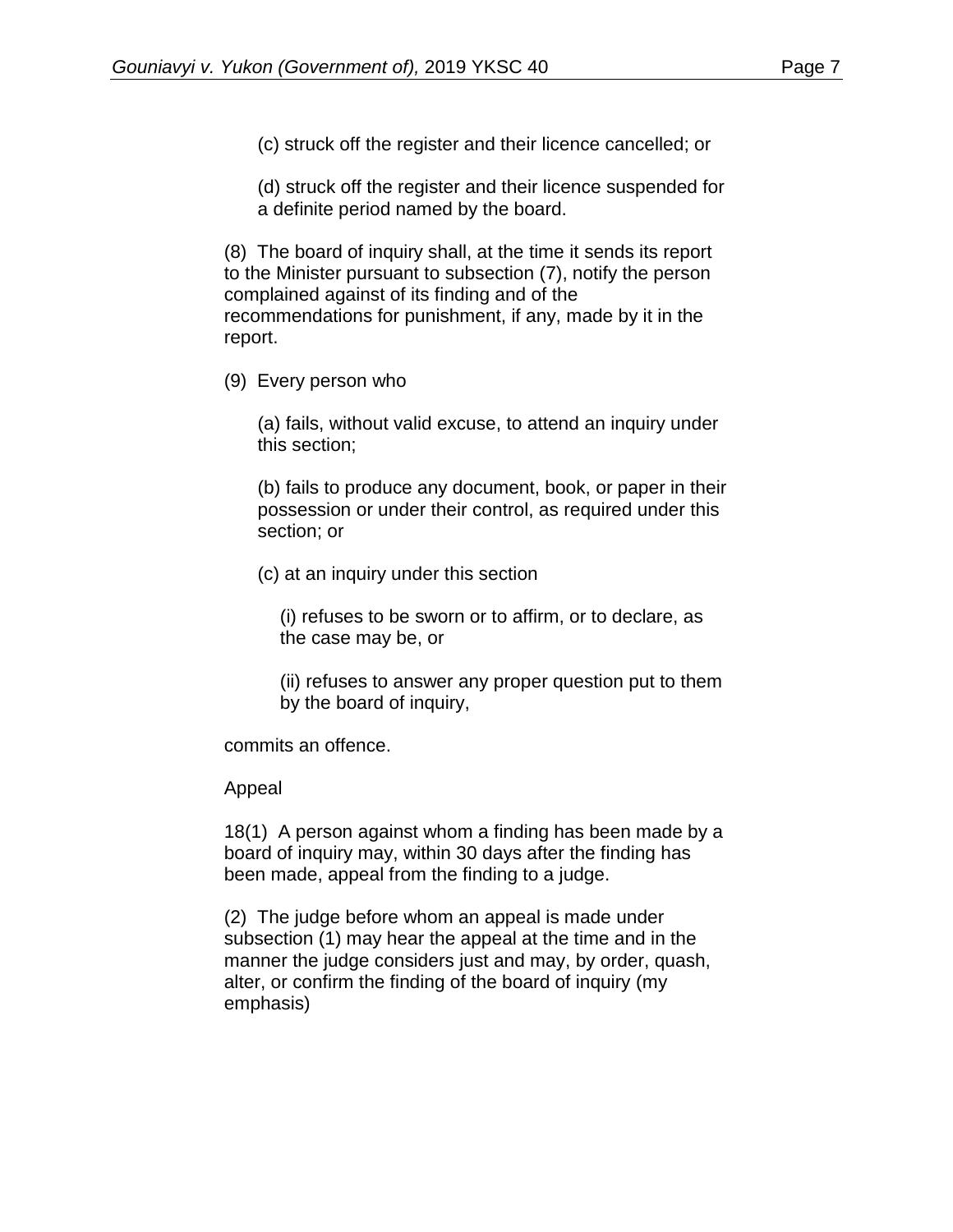#### **STANDARD OF REVIEW**

[21] The parties agree that the standard of review regarding the issue of procedural fairness is correctness.

[22] The parties further agree that the standard of review regarding the Board's recommendation is reasonableness.

[23] And further, the appropriate standard of review for interpretation of the *Pharmacists Act* is reasonableness.

#### **Unusual Aspects of this Case**

[24] Counsel before me acting on behalf of the Board was the same person that was acting for the Board during the course of the inquiry. Counsel, when acting for the Board sent and received all correspondence on behalf of the Board to the complainant and to Mr. Gouniavyi. I found that representation unusual. I appreciate the Yukon is a small jurisdiction and that the legislation is attempting to deal with important issues of public protection, while at the same relying on local people to carry out the appropriate duties under the legislation. I would suggest that independent counsel advocate in supporting the Board decision rather that the Board itself.

[25] As indicated in the chronology, the Board issued a decision on July 30, 2017. This appeal was filed and examination on affidavit of one of the Board members was conducted to explain portions of the Board's decision. I also found this procedure unusual as the Board's decision should speak for itself. It is unusual to go behind the decision to one of the members to find out the reasons for their decision. It would be the expectation of the Applicant that the decision would be full and complete and not require any explanation.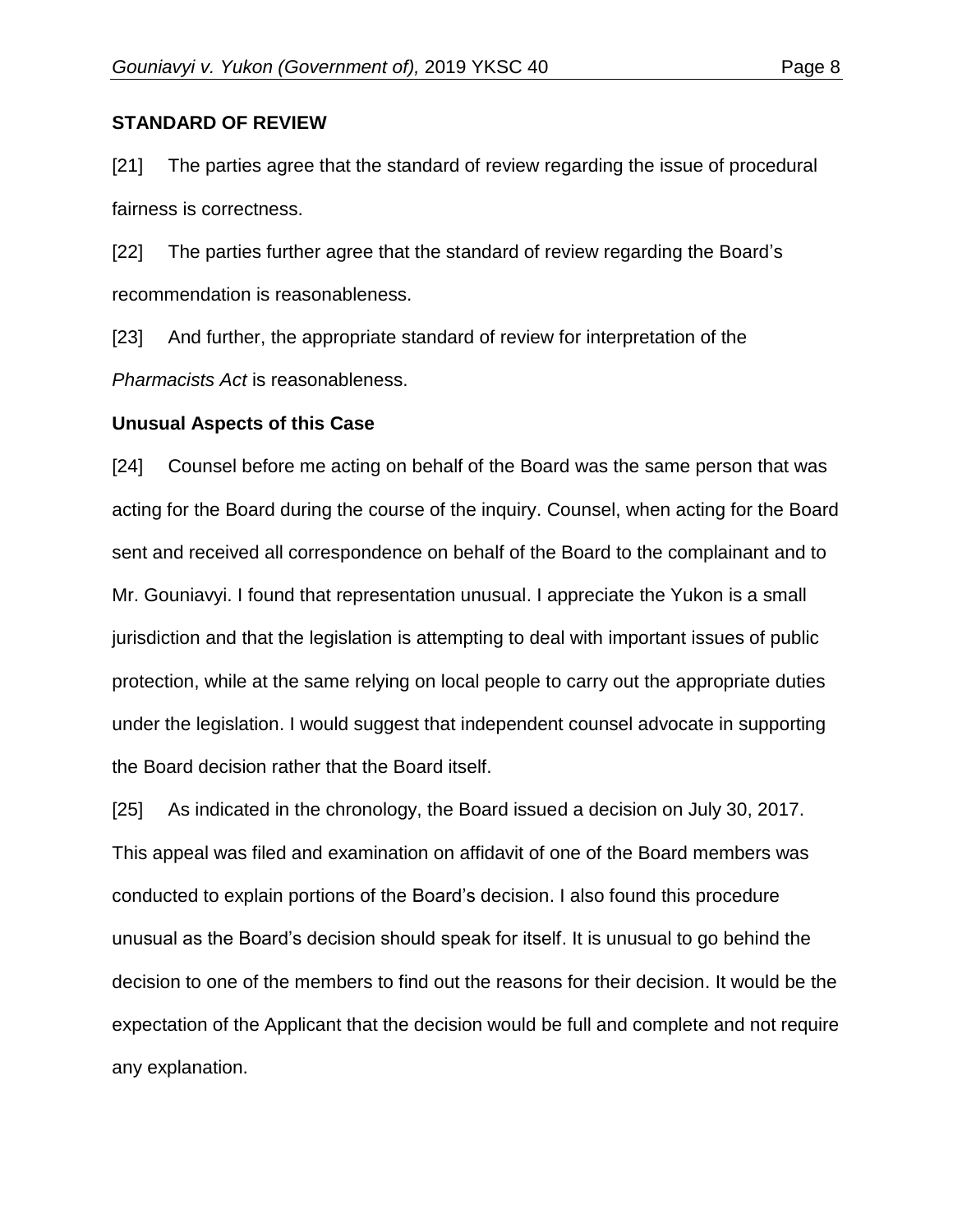[26] In judicial review, there are rare exceptions to this rule. Generally, the only evidence before the Court on judicial review should be the record of the proceedings before the Tribunal; it is only in exceptional circumstances, such as allegations of breaches of natural justice, that additional evidence may be led: *Cantor v. Edmonton (City)*, 2009 ABQB 70*, White v. Alberta (Workers' Compensation Board, Appeals Commission)*, 2006 ABQB 359, at para. 35.

[27] When there is no, or an inadequate, record affidavits are permissible to show what evidence was actually placed before the tribunal: *Canadian Union of Public Employees, Local 301 v. Montreal (City),* [1997] 1 S.C.R. 793, at para. 86.

[28] As a result, I have relied only on the Board's decision, and not the affidavit.

#### **The Board's Decision**

[29] On July 30, 2017, following its investigation, the Board made recommendations about Mr. Gouniavyi to the Minister of Community Services, Professional Licensing & Regulatory as required by s. 17(7), but it did not notify Mr. Gouniavyi of its findings or its recommendations for punishment as required by s. 17(8). Under s. 18, a person against whom a finding was made by the Board has 30 days to appeal those findings to a judge. Mr. Gouniavyi did not have the opportunity to appeal the decision because he was not informed until after the Minister made his decision.

[30] On August 9, 2017, the Registrar sent the decision to Mr. Gouniavyi and set out a chronology of the paperwork that was exchanged between counsel for the Board, Mr. Gouniavyi, and the complainant. The Decision found Mr. Gouniavyi guilty of professional misconduct based on the paperwork he provided to the Board. The Decision goes on to impose a four-week suspension, plus a number of other penalties not provided for in the legislation: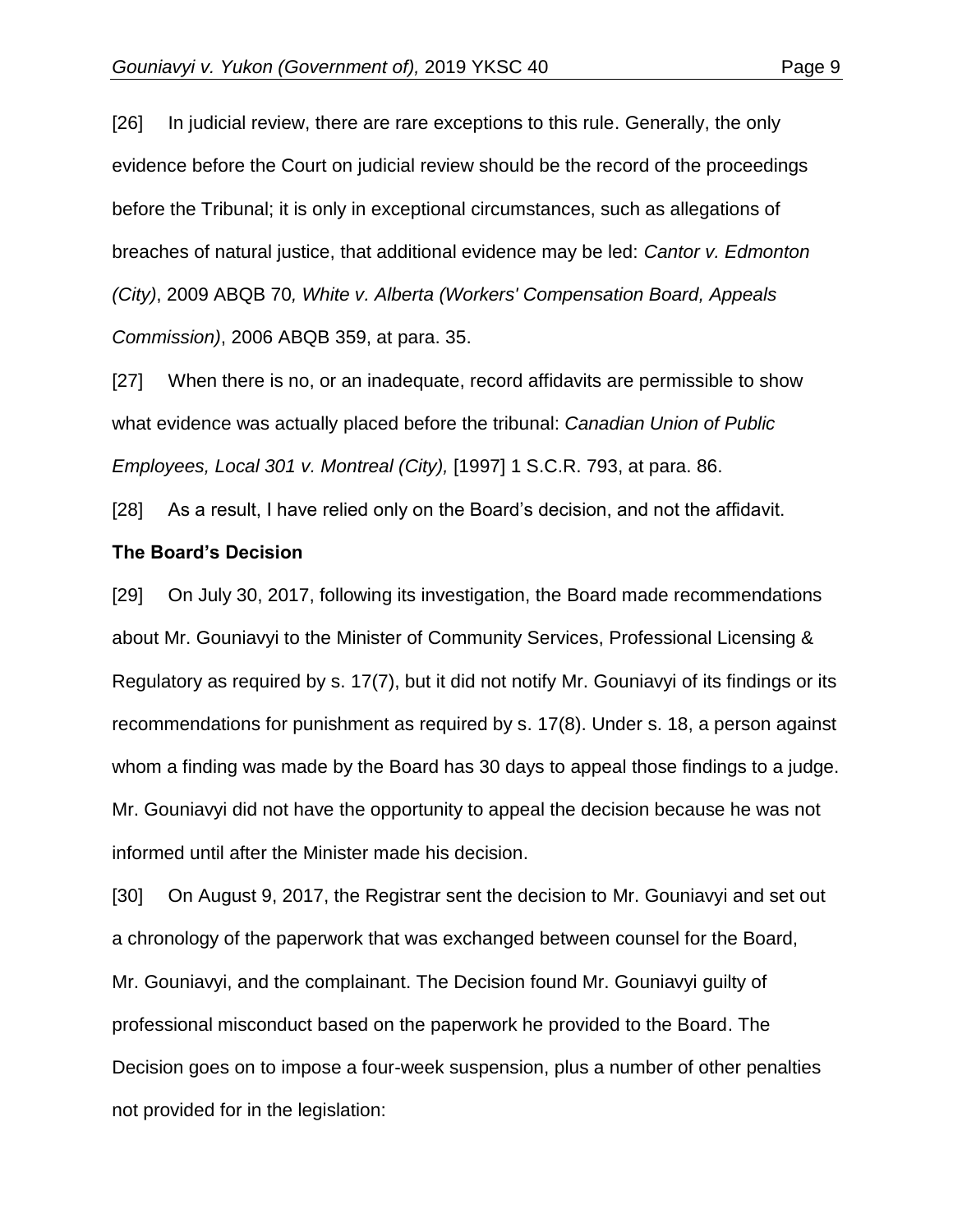- Courses in therapeutic/clinical evaluation of prescriptions;
- Documentation of PIR evaluation and changes in policy to prevent medication errors;
- Letter of reflection; and
- Follow up after.

## **Procedural Fairness**

[31] A tribunal must adhere to the duty to be fair and/or the principles of natural justice: *Baker v. Canada (Minister of Citizenship and Immigration),* [1999] 2 S.C.R. 817. As noted above, the standard of review is whether the proceedings met the level of fairness required by law: *Alberta (Securities Commission) v. Workum*, 2010 ABCA 405, at para. 28; *Synergy Group (2000) Inc. v. Alberta (Securities Commission),* 2011 ABCA 194, at para.. 25.

[32] A good summary comes *from Bell Canada v Canadian Telephone Employees Assn*, 2003 SCC36, at paras. 21, 22. The principles can be summarized as:

- 1. The rules of natural justice depend on the nature of the tribunal and the constraints it faces. *IWA v. Consolidated – Bathurst Packaging Ltd*., [1990] 1 S.C.R. 282;
- 2. The procedural requirements of a tribunal depend on its nature and function, *Newfoundland Telephone Co. v. Newfoundland (Board of Commissioners of Public Utilities)*, [1992] 1 S.C.R. 623;
- 3. Tribunals have a range of executive (policy functions) to judicial like (court-like) functions and those at the quasi-judicial end may bring stringent requirements of procedural fairness. *Ocean Port Hotel Ltd. v.*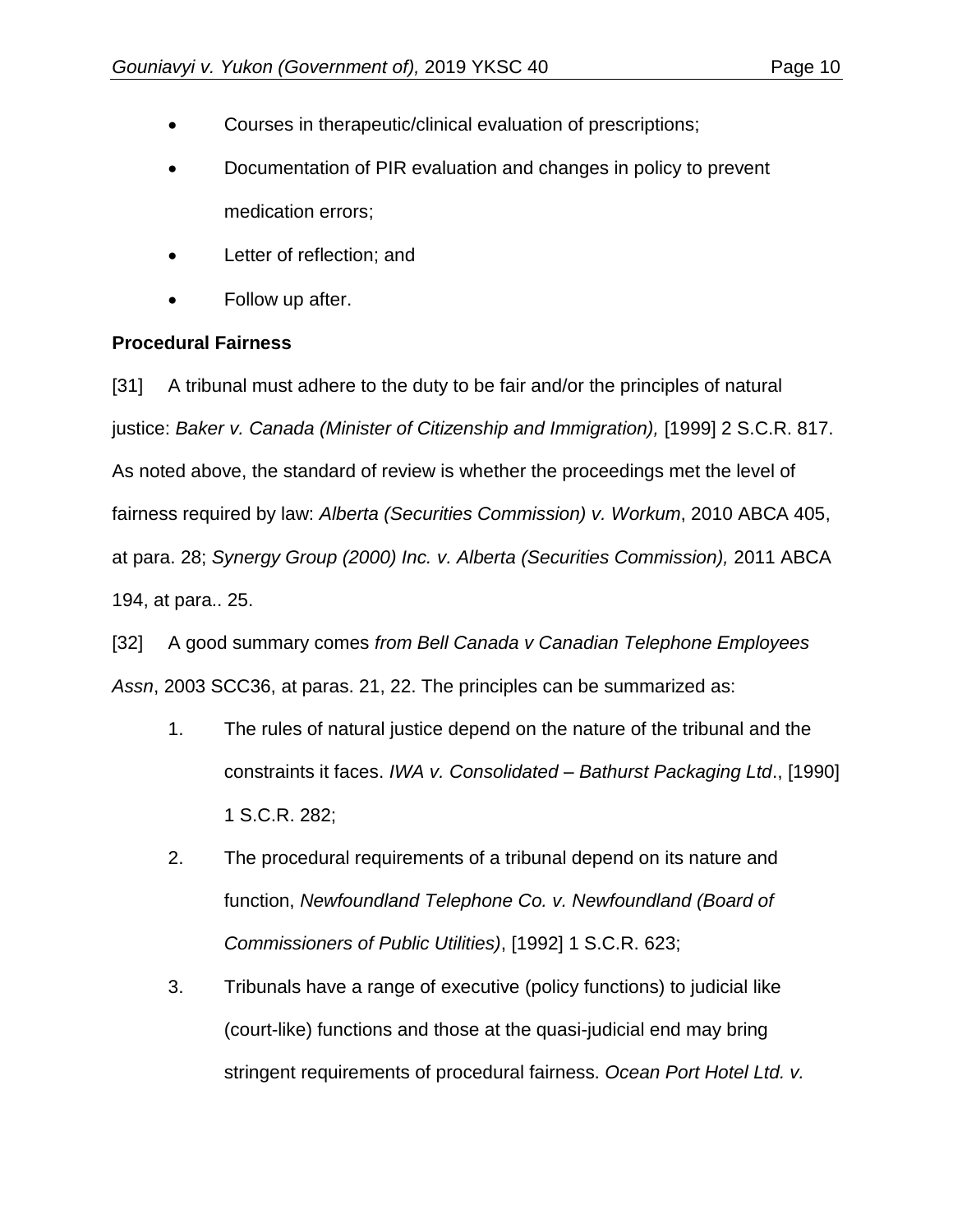*British Columbia (General Manager, Liquor Control and Licensing Branch)*, 2001 SCC 52.

[33] In *Baker*, the Supreme Court of Canada, noting that the duty of fairness is flexible, variable and contextual, set out the following factors to consider when determining the contents of the duty:

- 1. The nature of the decision being made and the process followed in making it; the more like judicial decision making, the more likely procedural protections closer to the trial model will be required (para. 23);
- 2. The nature of the statutory scheme; for example, greater procedural protections will be required if there is no appeal (para. 24);
- 3. The importance of the decision to the individual or individuals affected; the more important the decision to the lives of the person(s), the more procedural protection is necessary (para. 25);
- 4. The legitimate expectations of the person challenging the decision; this is a right to procedural, not substantive rights, and these expectations may arise where promises or regular practices of administrative decisionmakers, and that it would be unfair to reverse representations as to procedure, or "to backtrack on substantive promises without according significant procedural rights" (para. 26);
- 5. The tribunal or agency's choice of procedure, particularly when the legislation gives the decision-maker the discretion as to procedures, or when the agency has an expertise in determining what procedures are appropriate in the circumstances (para. 27);
- 6. This list is not exhaustive (para. 28).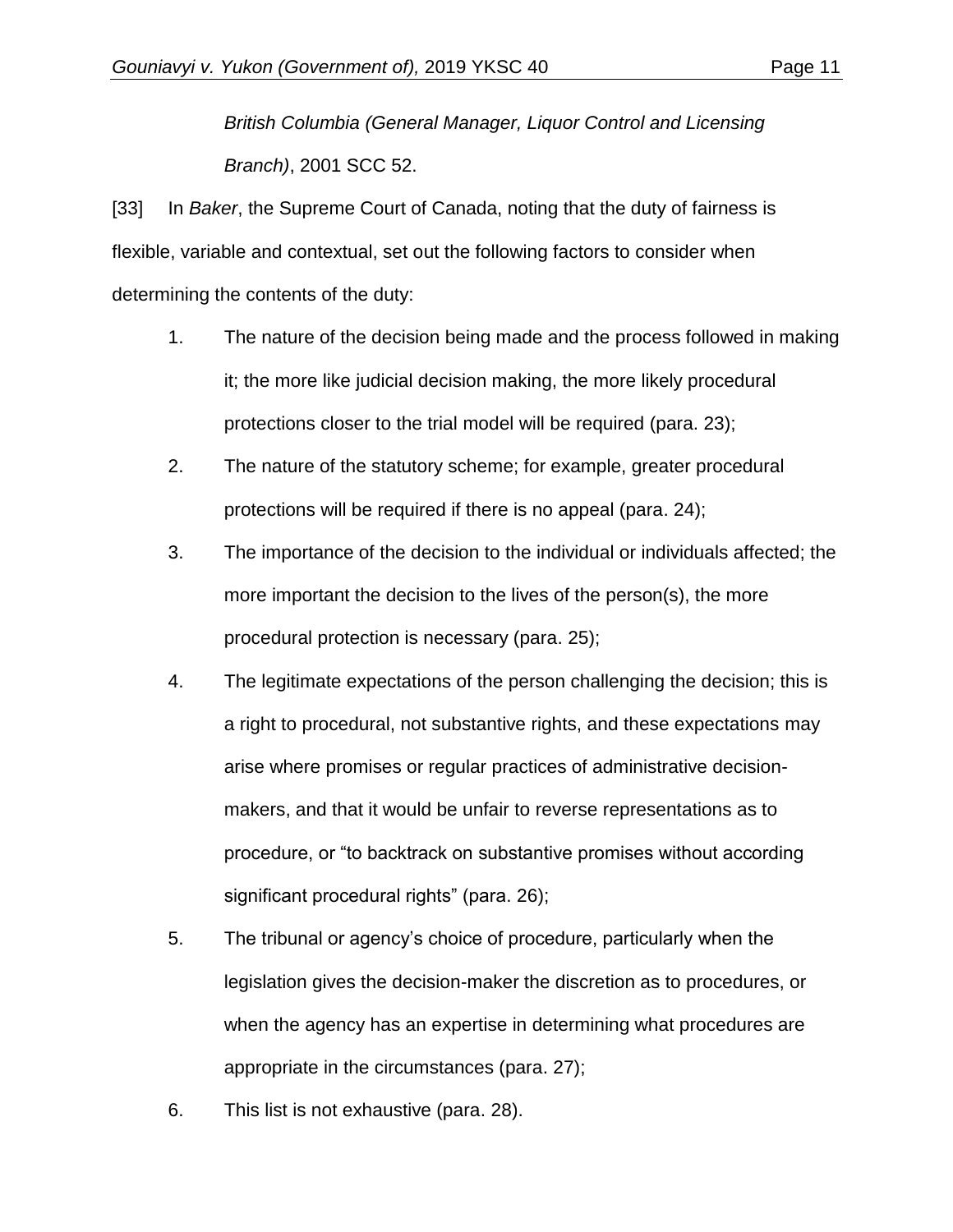# *What Standard of Fairness is Applicable Here?*

[34] In *Kane v. University of British Columbia*, [1980] 1 S.C.R. 1105, at 1113, the Supreme Court of Canada held that "A high standard of procedural fairness is required when the right to continue in one's profession or employment is at stake. ... A disciplinary suspension can have grave and permanent consequences upon a professional career." This decision clearly had an effect on Mr. Gouniavyi's ability to practice his profession and on his reputation, and he is therefore entitled to a high standard of procedural fairness.

[35] Under s. 17(3) of the *Pharmacists Act* the Board has some discretion to set procedures in conducting their inquiry, including the ability to make rules and regulations under which the inquiry will be held; to summon witnesses, and swear and examine those witnesses under oath; to compel the production of documents; and to "do all things necessary to provide a full and proper inquiry."

# *Allegations of Breach of the Duty to be Fair*

[36] The Applicant argues that the following actions of the Board adversely affected the procedural fairness of this inquiry:

- Failing to disclose who were the Board members and scope of inquiry;
- Failing to provide him with opportunity to fully participate in the hearing;
- Failing to consider relevant and material evidence and disregard irrelevant evidence;
- Failing to provide certain and transparent reasons; and
- Providing recommendations that went beyond the authority of the Board.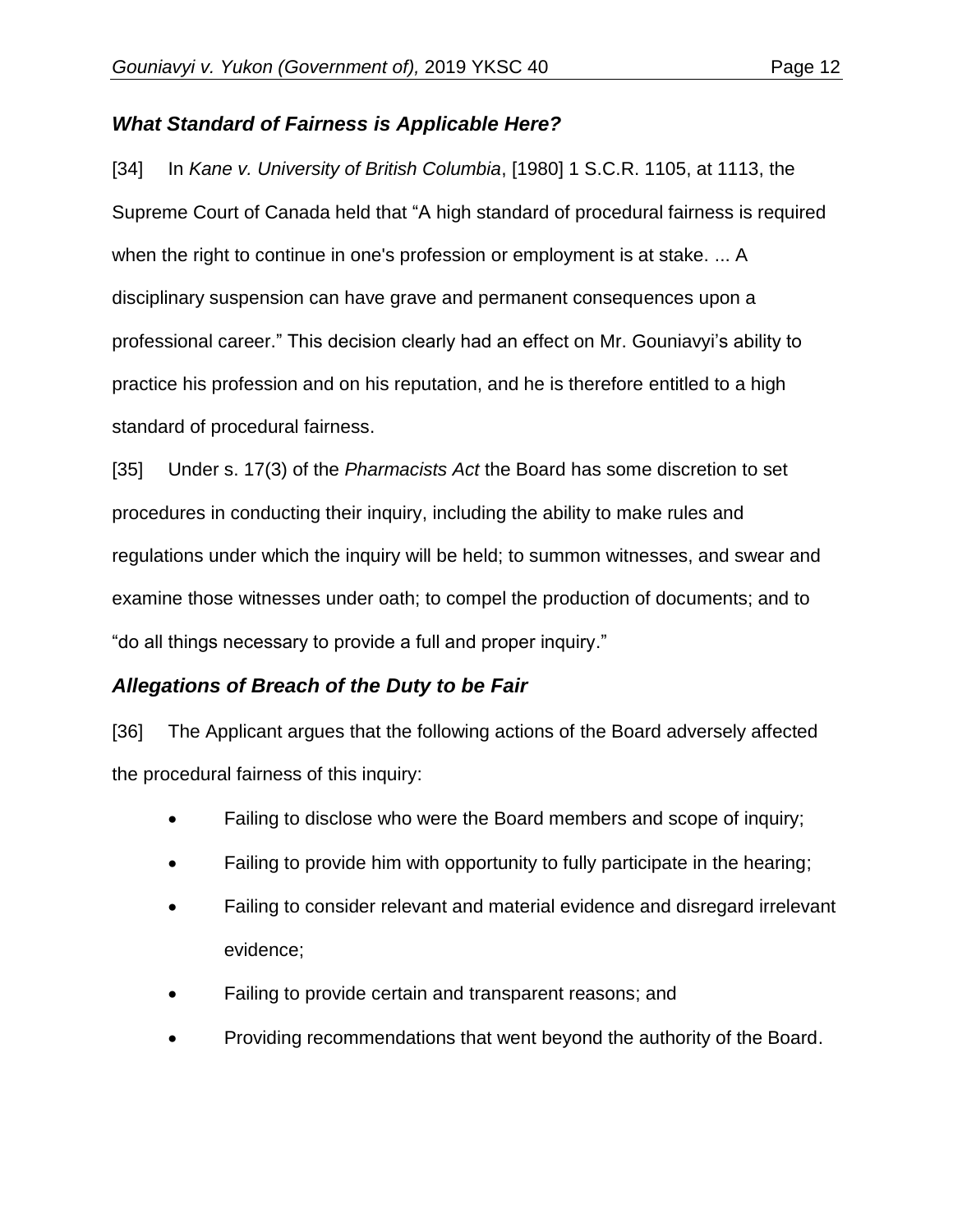# *Names of Board Members*

[37] Transparency and accountability require that the names of the individuals constituting the Board should be provided. Not only were the names and CVs never given, the names were not printed under the signatures. Donna Snow was no longer working as a pharmacist at the time of the inquiry.

[38] A fundamental principle of procedural fairness is that decisions must be made free from a reasonable apprehension of bias (*Baker* at para. 45). The test for reasonable apprehension of bias was set out by de Grandpré J., writing in dissent, in *Committee for Justice and Liberty v. Canada (National Energy Board)*, [1978] 1 S.C.R. 369, at p. 394:

> ... the apprehension of bias must be a reasonable one held by reasonable and right minded persons, applying themselves to the question and obtaining thereon the required information... [T]hat test is "what would an informed person, viewing the matter realistically and practically -- and having thought the matter through -- conclude. Would he think that it is more likely than not that [the decision-maker], whether consciously or unconsciously, would not decide fairly.

[39] At no time in the proceedings was the Applicant advised of who the Board members were. There was an Order in Council published, but even in the body of the decision, the printed names of the Board members did not appear. There was no way for Mr. Gouniavyi to know who the decision-makers were, and therefore no opportunity to know whether to object to the composition of the Board on the basis of bias.

[40] In my view, this problem on its own would not be fatal to the Board's decision,

since there is no allegation in this appeal that the Board itself was biased, or that there

was a perception of bias. It is merely one indication that the process did not comply with

the duty of fairness of the important rights available to Mr. Gouniavyi.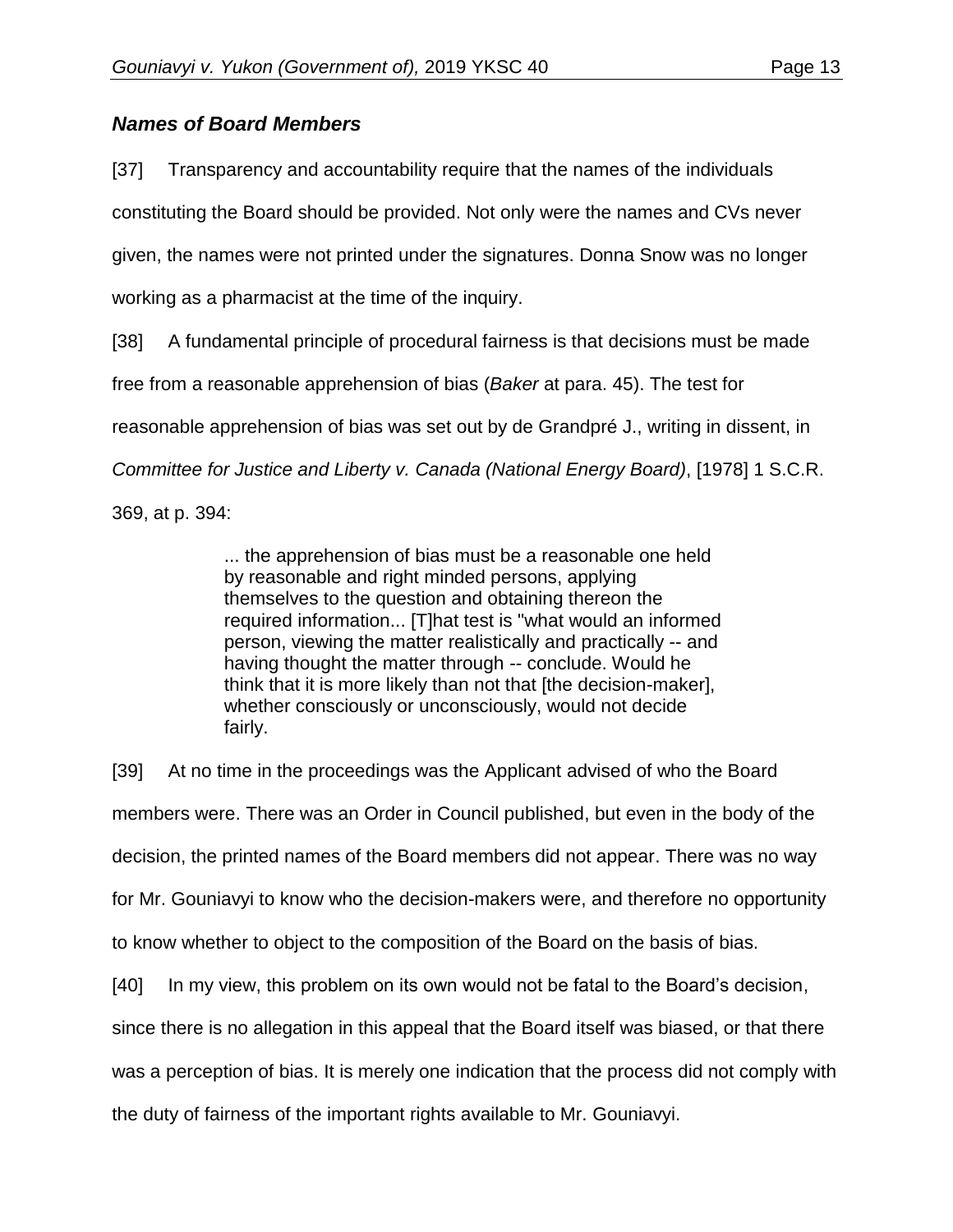## *Right to Know the Case to be Met*

[41] It is also fundamental that the person under investigation knows the case they have to meet: David Jones Q.C. & Anne S. de Villars Q.C*., Principles of Administrative Law*, 6th ed (Toronto: Thomson Reuters, 2014), at 274:

> The courts have consistently held that a fair hearing can only be had if the parties affected by the tribunal's decision know the case to be made against them; only then can the rebut evidence prejudicial to their case and bring evidence to prove their position.

[42] The Board received evidence from the complainant and required the Applicant to respond to the allegations. But those allegations were seriously deficient: there were only three dates associated with the allegations provided; most of the allegations were very general ("multiple errors and problems," "errors with medications, ordering, etc.," "countless complaints, egregious errors with blister packs," "complaints over the years"); no specifics were given about specific dispensing errors; and no evidence was provided in support of the allegations.

[43] The Respondents allege that in reaching its decision, the Board and the Registrar did not rely on the complainant's assertions and allegations, but upon Mr. Gouniavyi's response to the allegations, in which he admitted to 14 errors. The Board concluded that it did not need an oral hearing because it only found him guilty of the errors he admitted to.

[44] This does not render the Board decision fair; in fact it emphasizes the fundamental breach of Mr. Gouniavyi's right to know the case to be met. He was forced to guess what the complaints were in order to respond to them. In other words, his evidence was used against him because he did not know the case against him, and neither did the Board, until they received Mr. Gouniavyi's response.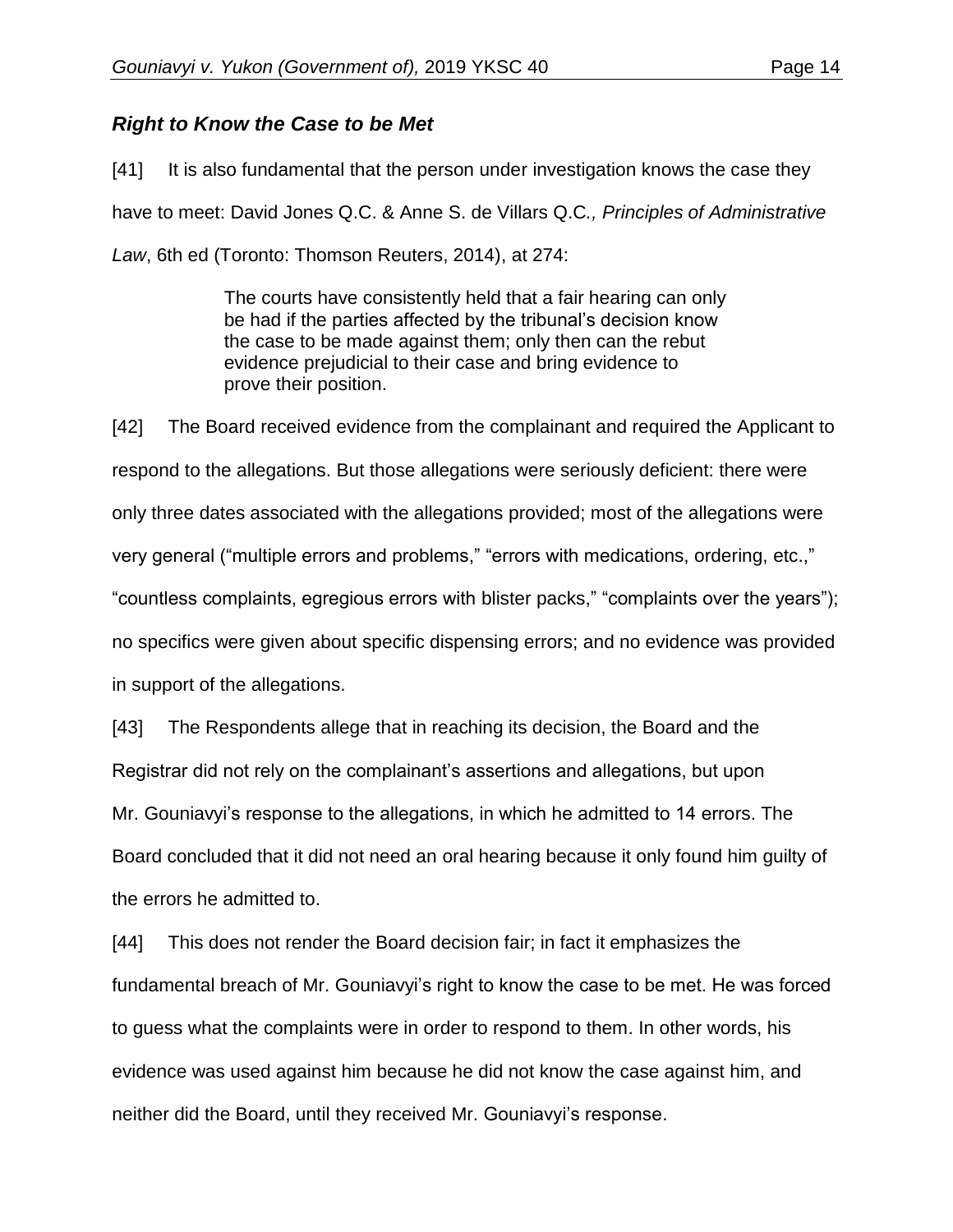[45] A breach of the duty to be fair renders the decision invalid: *Cardinal v. Director of Kent Institution*, [1985] 2 S.C.R. 643 (at para. 23). The Respondents argue that the result would have been the same even if Mr. Gouniavyi had known the exact particulars of the allegations against him. The Supreme Court in *Cardinal* dismissed a similar argument:

> [23] …The right to a fair hearing must be regarded as an independent, unqualified right which finds its essential justification in the sense of procedural justice which any person affected by an administrative decision is entitled to have. It is not for a court to deny that right and sense of justice on the basis of speculation as to what the result might have been had there been a hearing.

[46] I therefore grant the application for judicial review based on the failure to advise of the case to be heard, and quash the decision, ordering it to be reheard by a new panel.

# **Other Arguments**

[47] Although unnecessary, in the interests of providing further direction, I will address Mr. Gouniavyi's other arguments.

# *i. Oral hearing*

[48] The Board did not have any type of hearing on the merits nor did they have any hearing or request for submissions on the penalty stage of their hearing. They did not follow up on any of the complainant's witnesses that might confirm or contradict the complainant's allegations. This was a 100% paper process.

[49] The question of the form a hearing must, like all other aspects of the duty to be fair, depend upon the nature of the legislation involved and the rights affected. It may involve an oral hearing, the right to cross-examine witnesses, the right to counsel, etc., but it may not. The Supreme Court of Canada in *Baker*, at para. 33: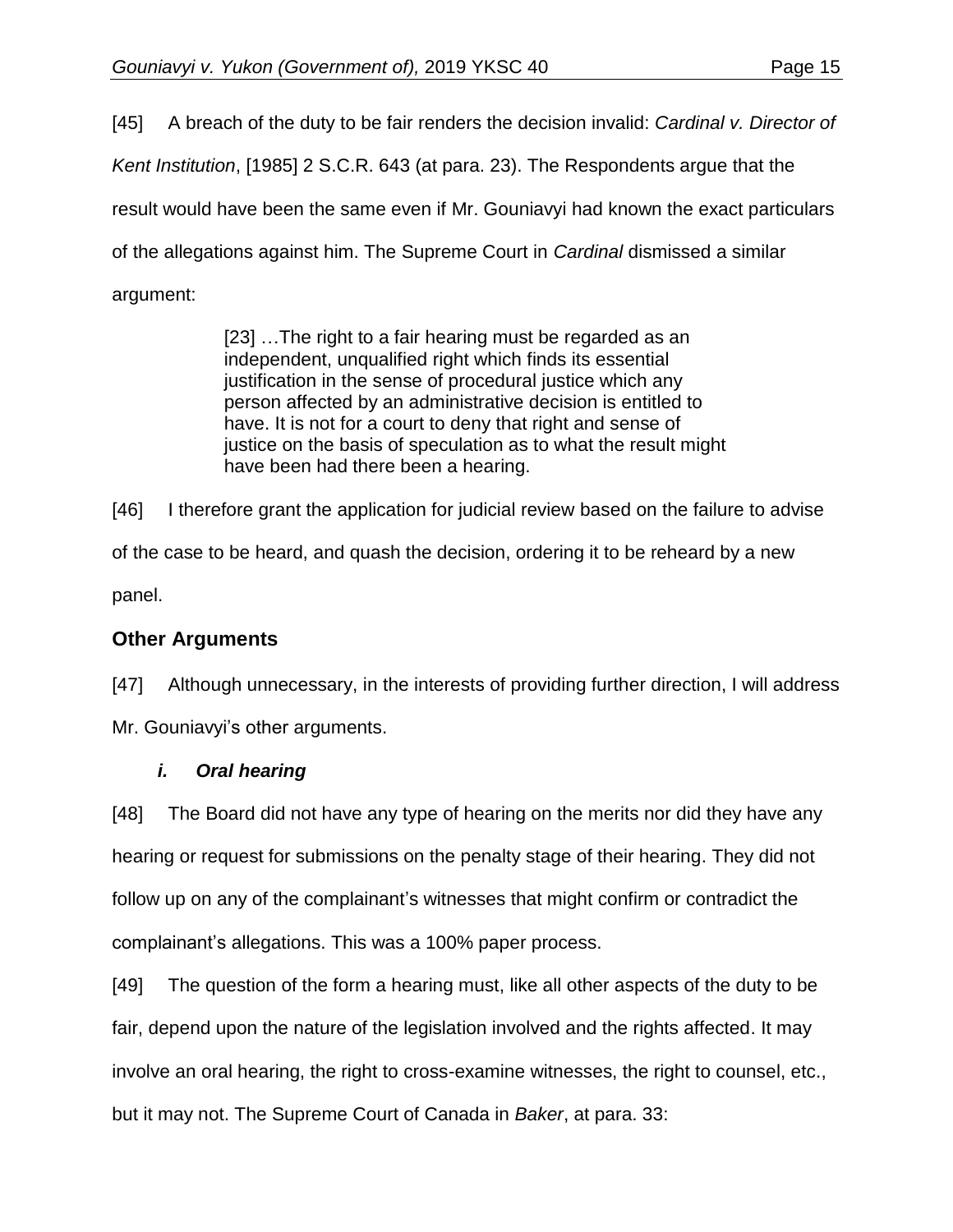... it also cannot be said that an oral hearing is always necessary to ensure a fair hearing and consideration of the issues involved. The flexible nature of the duty of fairness recognizes that meaningful participation can occur in different ways in different situations. …

[50] In this case, the Board had the authority under s. 17(3) to make the rules and regulations under which the inquiry would be conducted. This included the authority to summon witnesses, to swear and examine the witnesses, and "to do all things necessary to provide a full and proper inquiry." In this case, the nature of the consequences to Mr. Gouniavyi's ability to practice his profession is serious, and on the facts, the Board had only general allegations (primarily hearsay) from a former employee whose employment had been terminated. Deciding on the basis of an incomplete and written complaint, without an opportunity to assess credibility and reliability was seriously deficient. In my view, a fair procedure would have included, at a minimum, an oral hearing in which the complainant could be cross-examined by counsel for Mr. Gouniavyi. Given that many of the complaints were about Mr. Gouniavyi's customers, further evidence from these customers might well have been important in assessing the complaints.

[51] Further, Mr. Gouniavyi had no opportunity to make submissions about the penalty phase of the hearing. That too was a breach of the duty to be fair. The opportunity to make submissions on penalty is vital: *Salem v. Metropolitan Licensing Commission* (1993), 63 O.A.C. 198 (O.N.C.J.); *New Brunswick Real Estate Assn. v. Moore,* 2007 NBCA 64, at para. 21; leave to appeal refused [2007] S.C.C.A. No. 510.

#### *ii. Reasons*

[52] Mr. Gouniavyi argues that the reasons were insufficient. Evidence of this includes the fact that the Board filed an affidavit to support its reasons. Recent Supreme Court of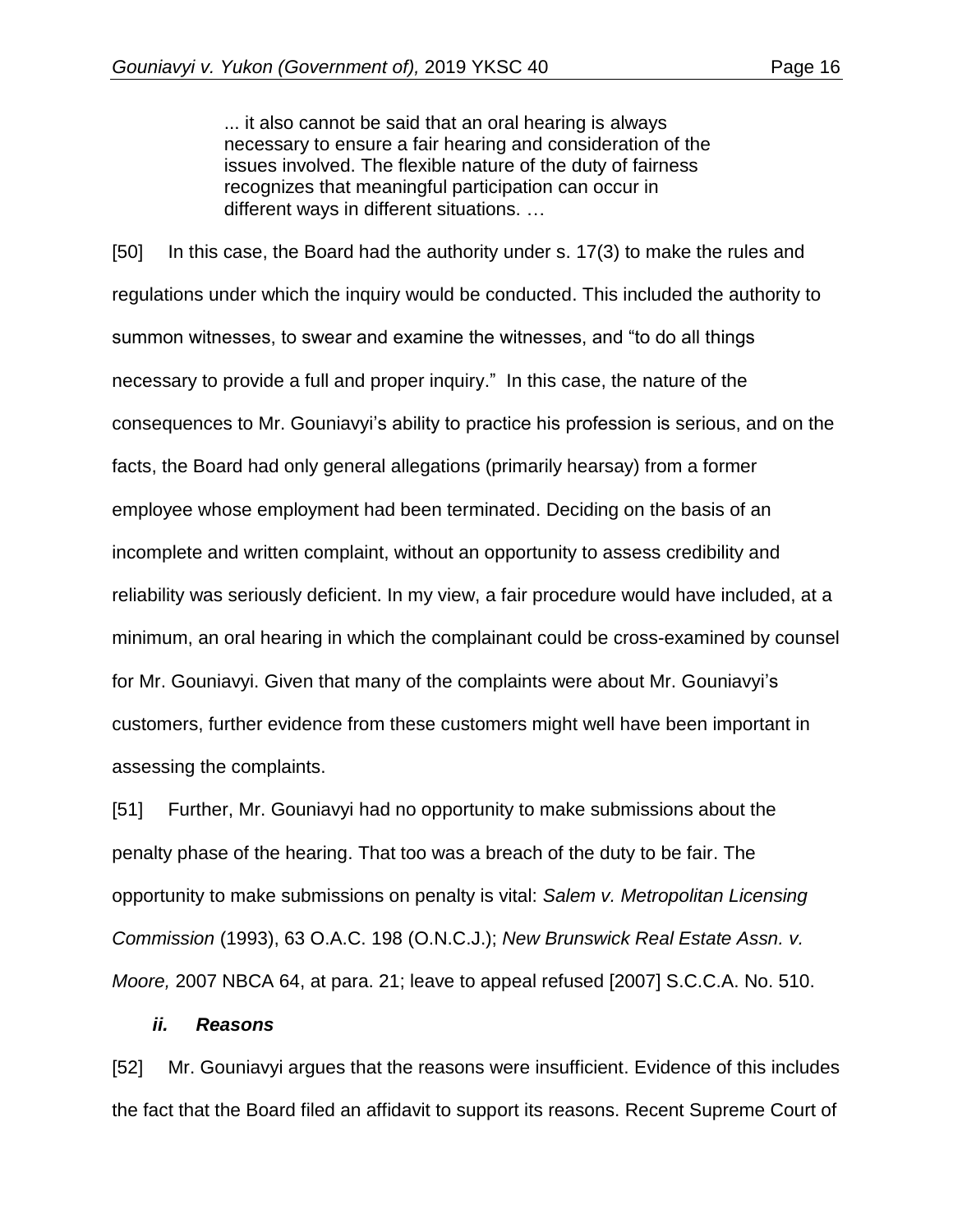Canada jurisprudence has discussed the sufficiency of reasons, holding that the result

needs to be reasonable, but inadequate reasons by themselves are not necessarily

unreasonable: *Newfoundland and Labrador Nurses' Union v. Newfoundland and* 

*Labrador (Treasury Board),* 2011 SCC 62.

[53] In *Newfoundland and Labrador Nurses' Union,* the Court noted that even if the

reasons are not adequate to support the decision, "the court must first seek to

supplement them before it seeks to subvert them" (at para. 12, citing David Dyzenhaus,

"The Politics of Defence: Judicial Review and Democracy", in Michael Taggart, ed*. The* 

*Province of Administrative Law* (1997), 279, at p 304). The Court noted at para. 16:

Reasons may not include all the arguments, statutory provisions, jurisprudence or other details the reviewing judge would have preferred, but that does not impugn the validity of either the reasons or the result under a reasonableness analysis. A decision-maker is not required to make an explicit finding on each constituent element, however subordinate, leading to its final conclusion (*Service Employees' International Union, Local No. 333 v Nipawin District Staff Nurses Assn*., [1975] 1 S.C.R. 382, at p. 391). In other words, if the reasons allow the reviewing court to understand why the tribunal made its decision and permit it to determine whether the conclusion is within the range of acceptable outcomes, the *Dunsmuir* criteria are met.

[54] The Board argues that in making recommendations, it considered the

seriousness of the incidents, the seriousness of the dispensing errors, that only three

PIRs were completed for the 14 errors, causes of errors were repeated, and Mr.

Gouniavyi had failed to dispense products safely and accurately. Unfortunately, those

reasons or considerations do not appear in the Board decision.

[55] If it were necessary, I would find that these reasons were inadequate. They did

not address the above issues or importantly Mr. Gouniavyi's credibility, although the

affidavit suggests the Board found him credible based on the submitted documents. At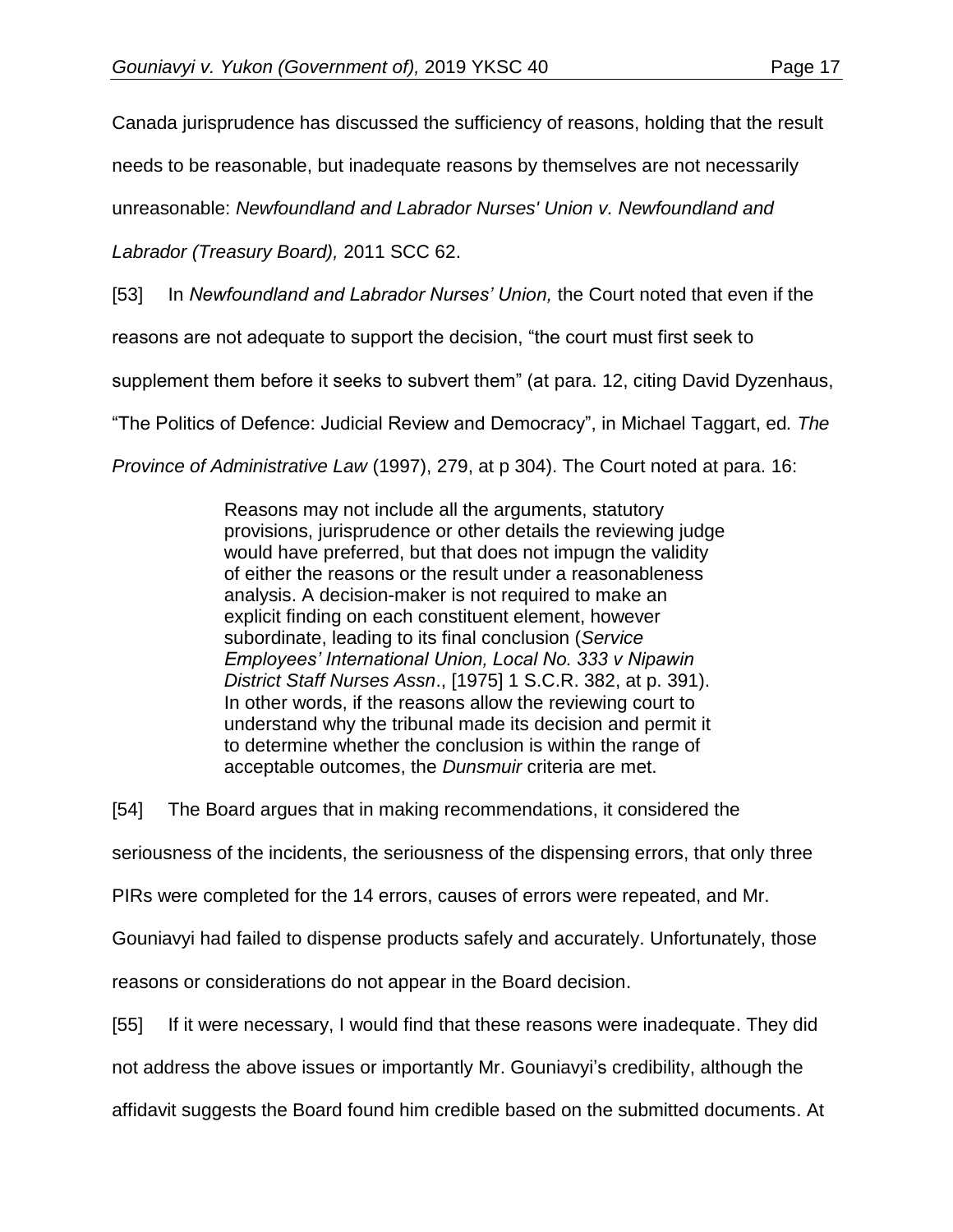one point in the decision, the Board is prepared to accept his trustworthiness in making the admissions in his response; yet, in the examination on affidavit of Mr. Naidoo, he discusses Mr. Gouniavyi's untrustworthiness related to narcotic inventory.

[56] Also, regarding the issue of credibility, it is notable that the Applicant seems to have been cooperative with the Board by providing extensive information over short periods of time and best explanations of the allegations made against him. There are times in his evidence where he talks about steps that he took to remind staff members of some of the mistakes that he had made and processes to prevent future mistakes.

[57] Further, within the Reasons there are significant discrepancies. The Board found that Mr. Gouniavyi did not understand the seriousness of the medication errors. Mr. Gouniavyi, in his March 29, 2017 letter, indicates that he did understand. Again, the Board did not take the opportunity to discuss Mr. Gouniavyi's credibility. At one point the Board finds he is lying, and at another that he is telling the truth when he admits the noted errors. There is no discussion of this discrepancy. Such inconsistencies in the Reasons suggest that the decision was unreasonable, and do not go to the sufficiency of the Reasons.

[58] Mr. Gouniavyi argues that there is an acceptable margin of error in the world of pharmacy; a percentage of the total number of prescriptions filled over a certain period of time. But the Board's Reasons do not discuss how it determined that the list of errors over five years were sufficient to make a finding of professional misconduct. There were no submissions asked for or provided on what is misconduct or the standard of care explained or an explanation of the requirements for the PIR. The Board did not discuss or decide on the acceptable error rate nor did they have information to make a finding regarding the number of prescriptions in any given year by Mr. Gouniavyi as pharmacist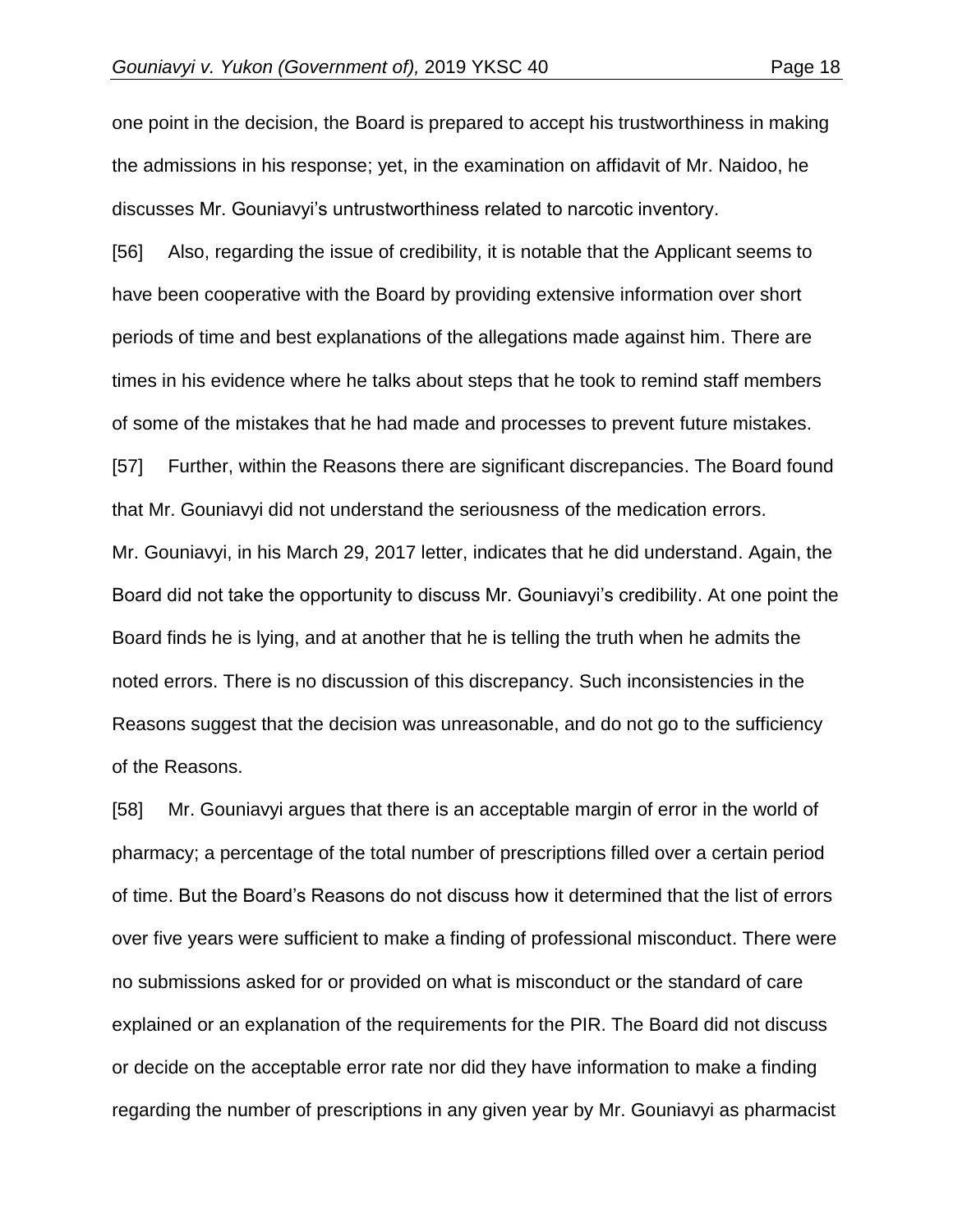or by the pharmacy in question. In my view, like the inconsistencies within the decision, these are complaints not about the sufficiency of the Reasons, but about whether the decision was reasonable. I need not comment on this aspect, as the matter will be reheard based on my finding that Mr. Gouniavyi's right to procedural fairness was breached. Alternatively, I conclude that the decision did not meet the reasonableness standard.

## *iii. One-Year Limitations*

[59] The purpose of the *Pharmacists Act* is to protect the public. However, limitation periods serve a valuable purpose as well, ensuring certainty, availability of evidence and diligence on the part of the party complaining or prosecuting a claim: *Sturgeon Lake Indian Band v. Canada (Attorney General)*, 2016 ABQB 384, at para. 462; aff'd 2017 ABCA 365 :

> The underlying rationale of limitation periods is three-fold: certainty, evidentiary and diligence. The first is that "potential defendant should be secure in his reasonable expectation that he will not be held to account for ancient obligations". The second concern is to avoid the problems with stale evidence so that "the potential defendant should no longer be concerned about the preservation of evidence relevant to the claim". The third is that "plaintiffs are expected to act diligently and not "sleep on their rights"; statutes of limitation are an incentive for plaintiffs to bring suit in a timely fashion". (M(K) v M(H) [KM v HM], [1992] 3 SCR 6 at paras. 22-24).

[60] Section 14 of the *Pharmacists Act* reads:

In the case of an offence under this Act **a complaint shall be made** or the information laid **within one year** from the time when the matter of **the complaint** or information arose. (emphasis added)

[61] Complaint is not defined. However, the only other sections that refer to a

"complaint" are the disciplinary sections. I conclude that the only reasonable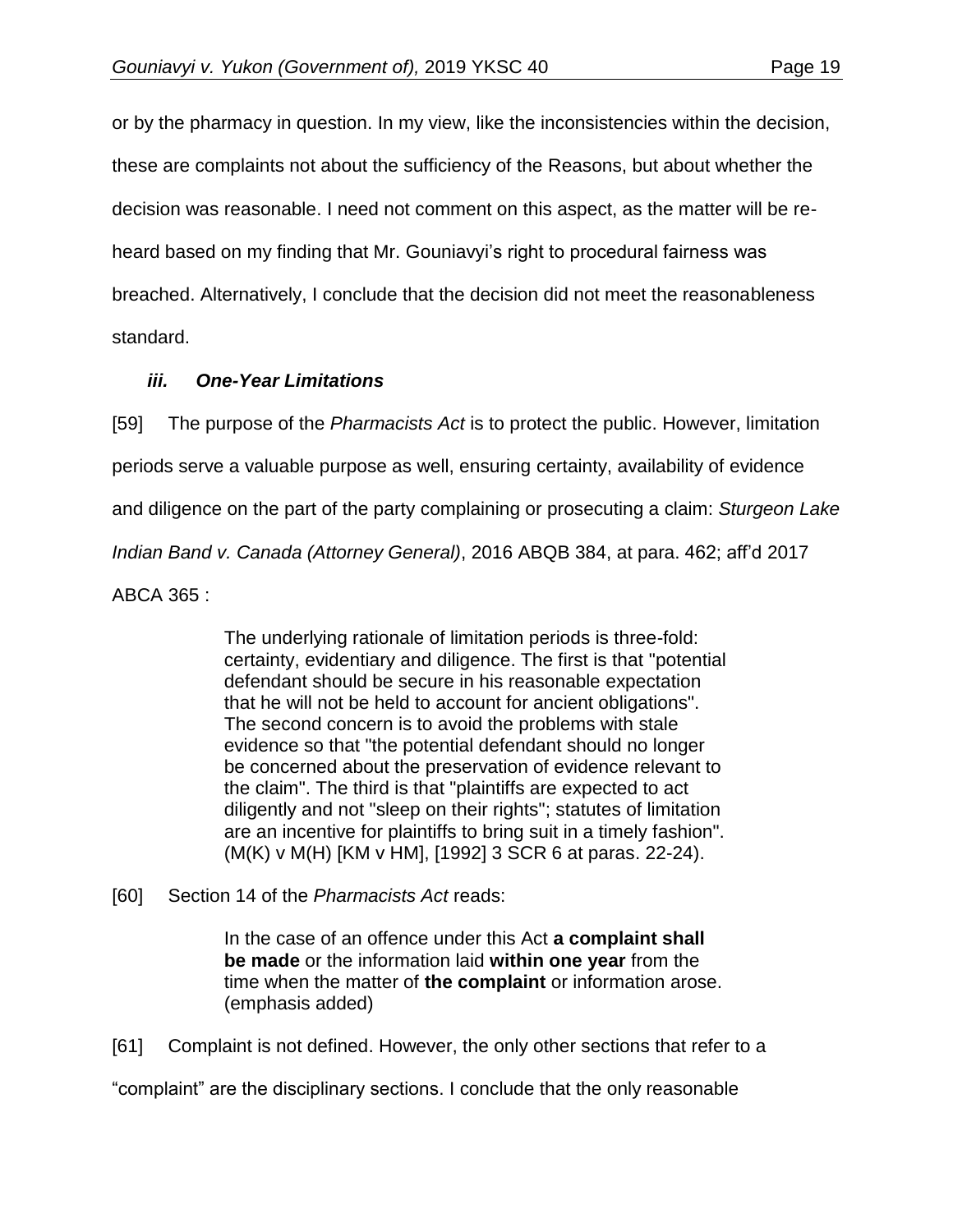interpretation of this limitation period is that it refers to both the prosecution of offences under the *Act* and to complaints leading to a Board of Inquiry under s. 17.

[62] Of the 14 complaints found by the Board to be justified:

3 had no dates whatsoever

 $2012 - 1$  complaint

 $2013 - 0$ 

 $2014 - 6$  complaints

 $2015 - 3$  complaints

 $2016 - 1$  complaint

[63] Therefore, only the allegations within the one-year limitation can be the subject of the inquiry.

### *iv. Penalty*

[64] I have already determined that Mr. Gouniavyi should have had an opportunity to make submissions on penalty. I also note that the penalties imposed included penalties not expressly provided for in the legislation. The Board may only recommend the penalties set out in the legislation under s. 7: reprimand, fine to a maximum of \$500.00, struck from the register and licence cancellation, or temporarily struck from the register and licence suspended. The Board has acted outside its jurisdiction in recommending penalties not expressly provided for in the *Pharmacists Act*.

### **CONCLUSION**

[65] I am satisfied after considering the matter carefully that the Applicant was not treated fairly, in particular because he was not provided with sufficient information to know the case to be met. Had it been necessary to go further, I would have found that: